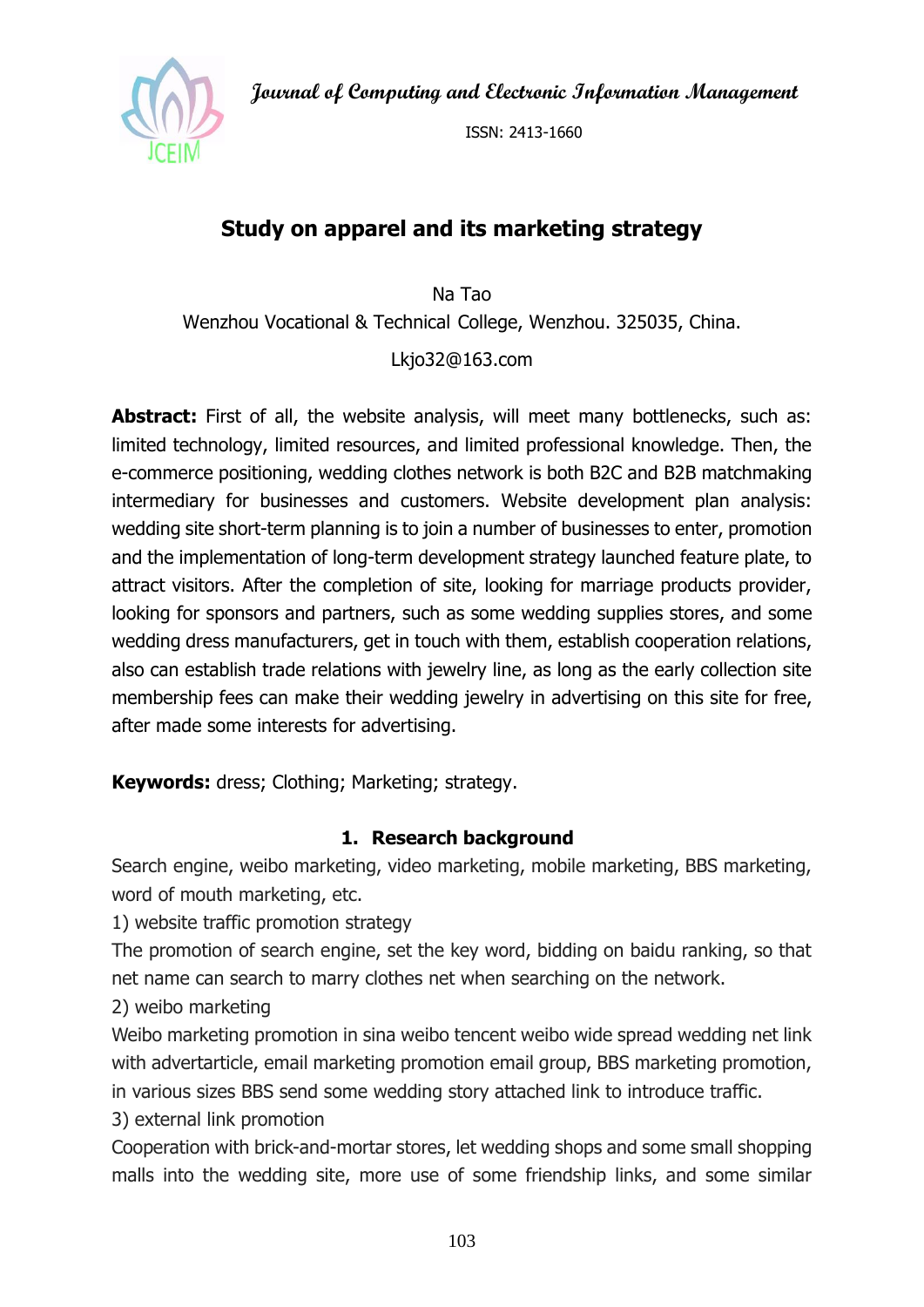wedding site links, to introduce more traffic.

4) word-of-mouth marketing

Generally speaking, it is the word of mouth between people to open up new channels for enterprise marketing and obtain new benefits. In terms of service attitude, our website will provide customers with convenient consultation and communication, timely reply to customer questions, and take the initiative to obtain customer needs. With the best service attitude and to touch the users, so users will naturally in the industry, or even related industries to promote our website.

5) specific promotion skills

The website will also provide featured products and services to attract businesses and consumers, allowing more netizens to enter the website and become members of the website. Search engine login with user name registration with members of the way to login, login information to be accurate and effective. The popularity of the link to high, belong to the link with a larger correlation. Product analysis, analysis of the characteristics of the product, the selling point of the product, etc. Analyze the location of the marketing page, the content of the marketing page and the first impression of the marketing page; Use the marketing channels, find out how to develop new marketing channels. Follow-up product and service analysis: follow-up product development, service feedback analysis. Price analysis, set reasonable price. Promotion of search engine, bidding on baidu ranking, pay the cost, set up the key words, team members search the site, more to promote. Cooperation with brick-and-mortar stores, let wedding shops and some small shopping malls enter the wedding site, more use of some friendship links and some similar wedding site business cooperation links, to introduce more traffic. Micro-blog marketing and promotion in sina weibo, tencent micro-blog to register some more accounts, wide hair wedding website links and advertorials, in beautiful say and mushroom street more beautiful wedding pictures with some beautiful text introduction, interested netizens will enter our website to check. Mail marketing promotion mail group, BBS marketing promotion, in each size BBS send some wedding story attached to the link to introduce traffic. At last, the netizens who enter this website will enjoy the chance of giving coupons at random. If a member registers, he/she can also draw a lottery at random. There will be corresponding rewards for introducing new members to join the club.

During the whole planning of online marketing activities, online promotion is one of the most important contents

#### **2. Promotion strategy**

#### 1) Online discount promotion

Discount, discount, is the most commonly used online promotion. Because at present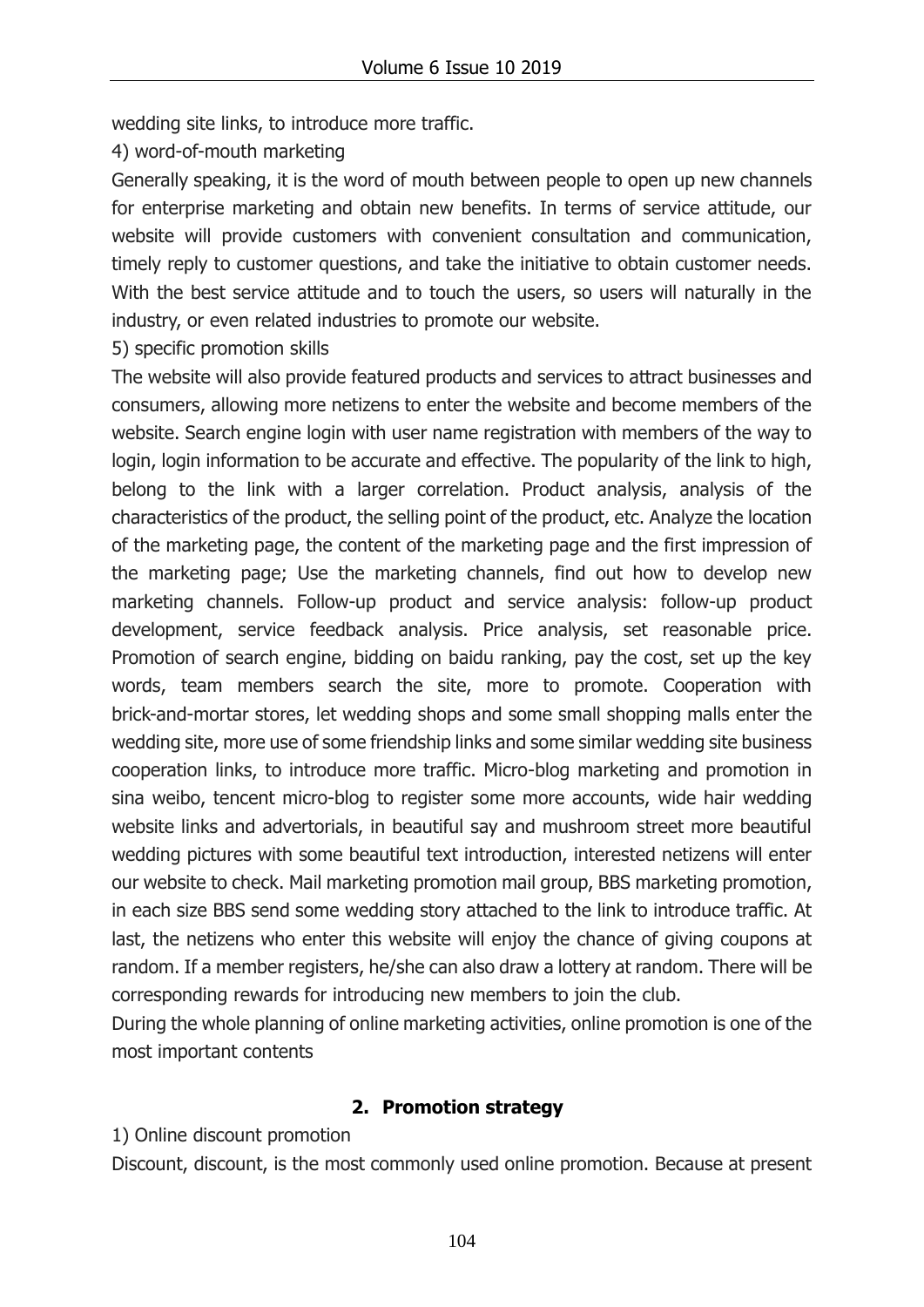the enthusiasm of the netizen shopping on the net is far lower than the traditional shopping place such as bazaar supermarket, the price of goods on the net should be lower than when selling in traditional way commonly, in order to attract people to buy. Large discounts can encourage consumers to experiment with shopping online and make purchasing decisions.

2) Online discount promotion

On the premise of not raising or slightly increasing the price, the quality and quantity of products or services shall be improved, and the added value of products or services shall be increased substantially, so that consumers can feel the value for money. Since direct price discounts on the Internet tend to reduce the doubt of quality, it is easier to win the trust of consumers by using the promotion method of increasing the added value of goods.

3) Online gift promotion

Under the circumstance of opening up new market, the promotion of gifts can achieve better promotion effect.

Advantages of gift promotion: it can enhance the popularity of the brand and the website; Encourage people to visit the website regularly to get more favorable information; According to the enthusiasm of consumers for additional products and summarize the analysis of marketing effect and product response.

4) Online lottery promotion

Online lottery activities are mainly attached to surveys, product sales, expanding user groups, celebrations, promotion of a certain activity, etc. Consumers or visitors may enter the lottery by filling out questionnaires, registering, purchasing products or participating in online activities.

5) Promotion by points

The application of points promotion on the Internet is simpler and easier to operate than traditional marketing methods. Online credit activities are easy to achieve through programming and database, and the results are highly reliable, relatively simple to operate. Integral promotion sets the prize with higher value commonly, consumer increases integral to get prize through buying for many times or participating in some activity for many times.

Points promotion can increase the number of visits to the website and participation in a certain activity; Can increase the loyalty to the website; Can raise the visibility of business activities.

6) Online joint promotion

Web companies can partner with traditional merchants to provide services that are not available on the web.

7) Promotion strategy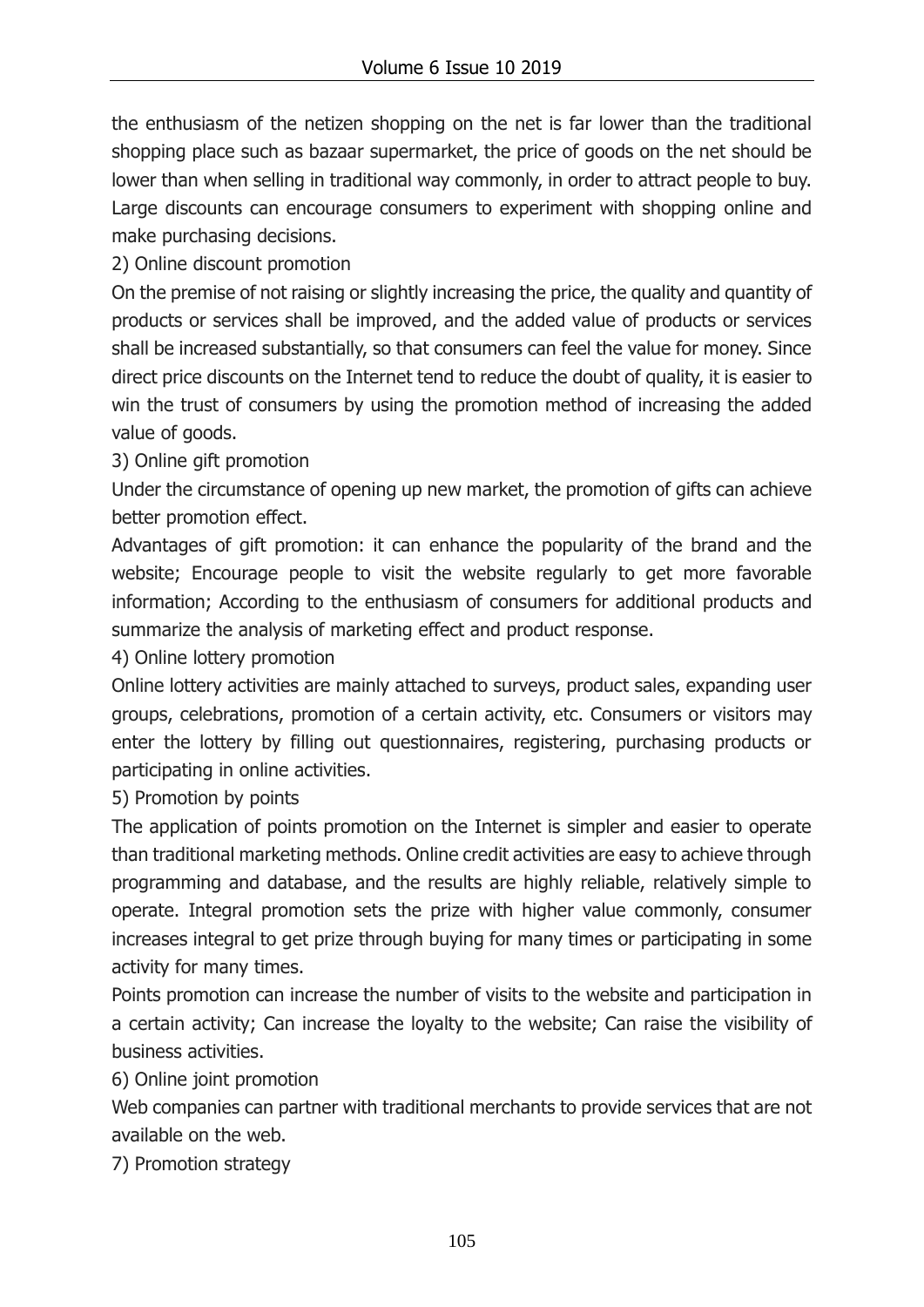In order to achieve good results of promotional activities, we must carry out market analysis, competitor analysis, and feasibility analysis of the implementation of online activities in advance, combine with the overall marketing plan, and creatively organize and implement promotional activities, so as to make the promotional activities novel, full of sales power and influence

## **3. 3. Financial budget**

Prophase, middle and late period

Fixed costs include: website construction fee, domain name registration fee, space, web design fee, warehouse rental fee, studio rental fee, enterprise mailbox, etc.

(I) Fixed cost analysis

Specific content of expenditure type first year second year third year

Website construction registered domain name

Space to rent

Website design fee 0.7 0.8 0.5

Expenditure of required equipment office computers

Office desks and chairs, etc. 1, 1, 1.3

Site maintenance technology maintenance

Hardware and software upgrades 1, 1, 2

Website promotion advertising conference and other core members 2.5 2.5 5.5

Overhead warehouse rental

Employee wages

Water and electricity bills communication, etc

Cost of sales product packaging exhibition fee 2.5 3.5 6.5

The total amount is 9.411. 5 19.3

We started with four computers, and we had people online for eight hours a day. Students do not have enough money, we can first apply for loans from the school, and their own home support, plus college students apply for loans without interest. We plan to invest 50,000 yuan in fixed assets in the initial stage.

At the beginning of the consulting service, it is expected that two employees can guarantee the consulting service, and the management personnel can be appropriately equipped according to the needs. With the increase of market demand, the number of employees can be appropriately increased to meet the needs of consulting services. In the middle and later stage, we can expand the business scope of the website, invest more money to cooperate with enterprises to recruit high-tech talents and improve the team system.

(2) Variable costs

1) Operation and maintenance costs

Construction cost: including website planning, design, production, procedures,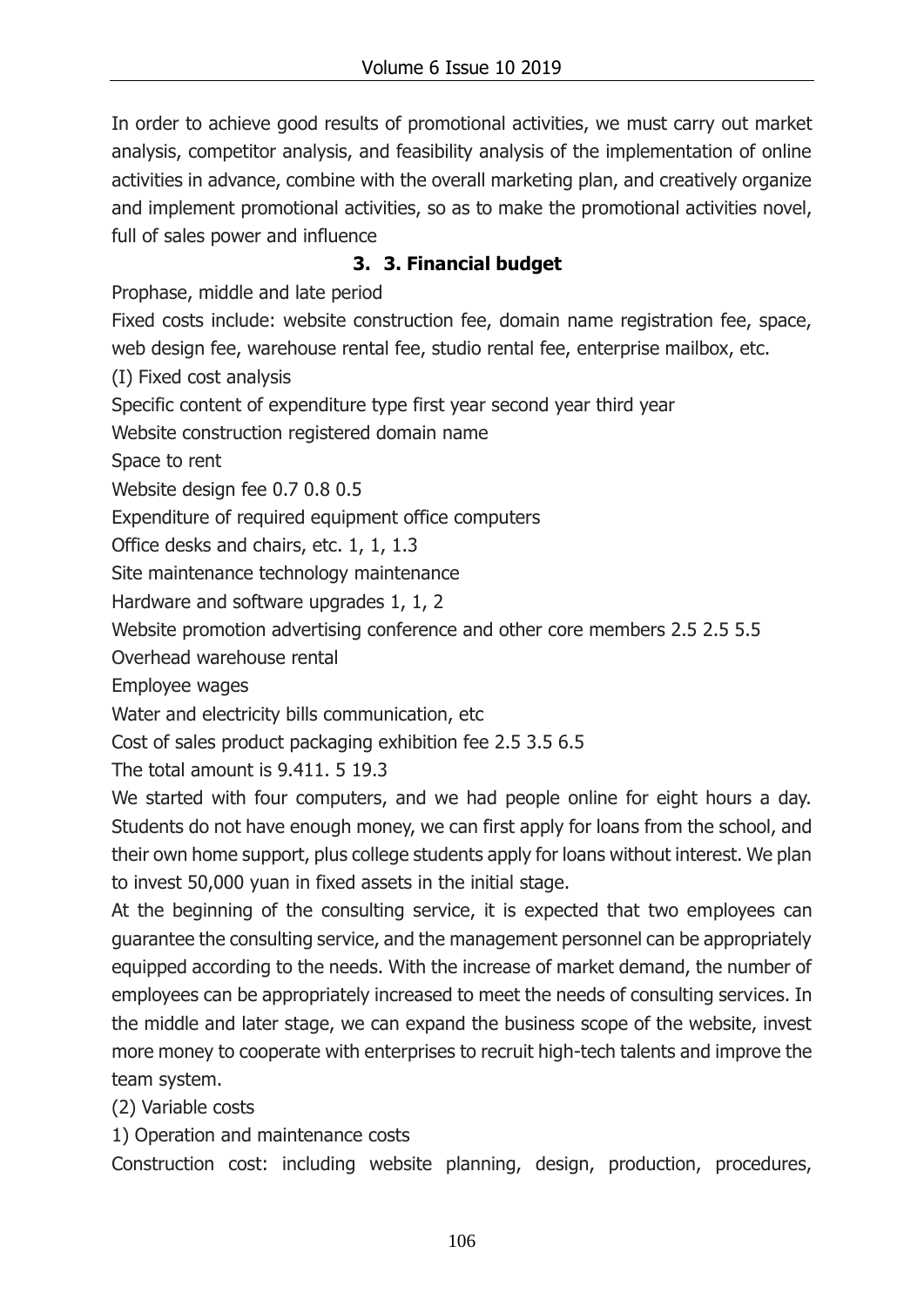databases.

Operating costs: website data update and editing, daily picture processing, website optimization.

Maintenance fee: website security maintenance, program upgrade, real-time backup. Management fee: communication fee, staff salary.

Due to the website construction needs of various costs are expected to spend tens of thousands of yuan at the beginning.

2) Cost of sales

The cost of sales includes the cost of main business, which is the cost of selling goods, semi-finished products and providing industrial services. Including insurance premium, packing fee, exhibition fee, advertising fee, handling fee and so on

For the main business cost, it shall be confirmed on the basis of the quantity of product sold or the quantity of labor provided and the unit production cost or unit labor cost of the product. The calculation formula is:

Cost of main business = quantity of products sold or services provided  $\times$  unit production cost or unit labor cost of products

So the price of wedding dress is relatively high for the wedding supplies we buy, so it is estimated that our sales cost will be 30,000 to 40,000 yuan.

### **4. 4. Revenue analysis**

1) Membership fee income

After consumers register their account for free on this website, they must recharge their account to become a member account if they want to have more discounts, discounts and other functions on our website

2) Advertising revenue

To some old brands of marriage products, in our website advertising, so as to charge a certain amount of advertising fees.

3) Revenue from dealmaking fees

We will help buyers find buyers or buyers find sellers, to facilitate them to make a proper transaction, after the transaction is successful. We will charge a percentage fee for dealmaking.

4) Income from main business

Wedding net to rent, sell wedding dresses to charge profit as a profit point, the site is becoming mature, the target population also increased, began to increase the profit point.

Revenue and profit budget unit (ten thousand yuan)

Income type year 1, year 2, year 3

Membership fee income 1.2 3 4

Advertising revenue 3.77.10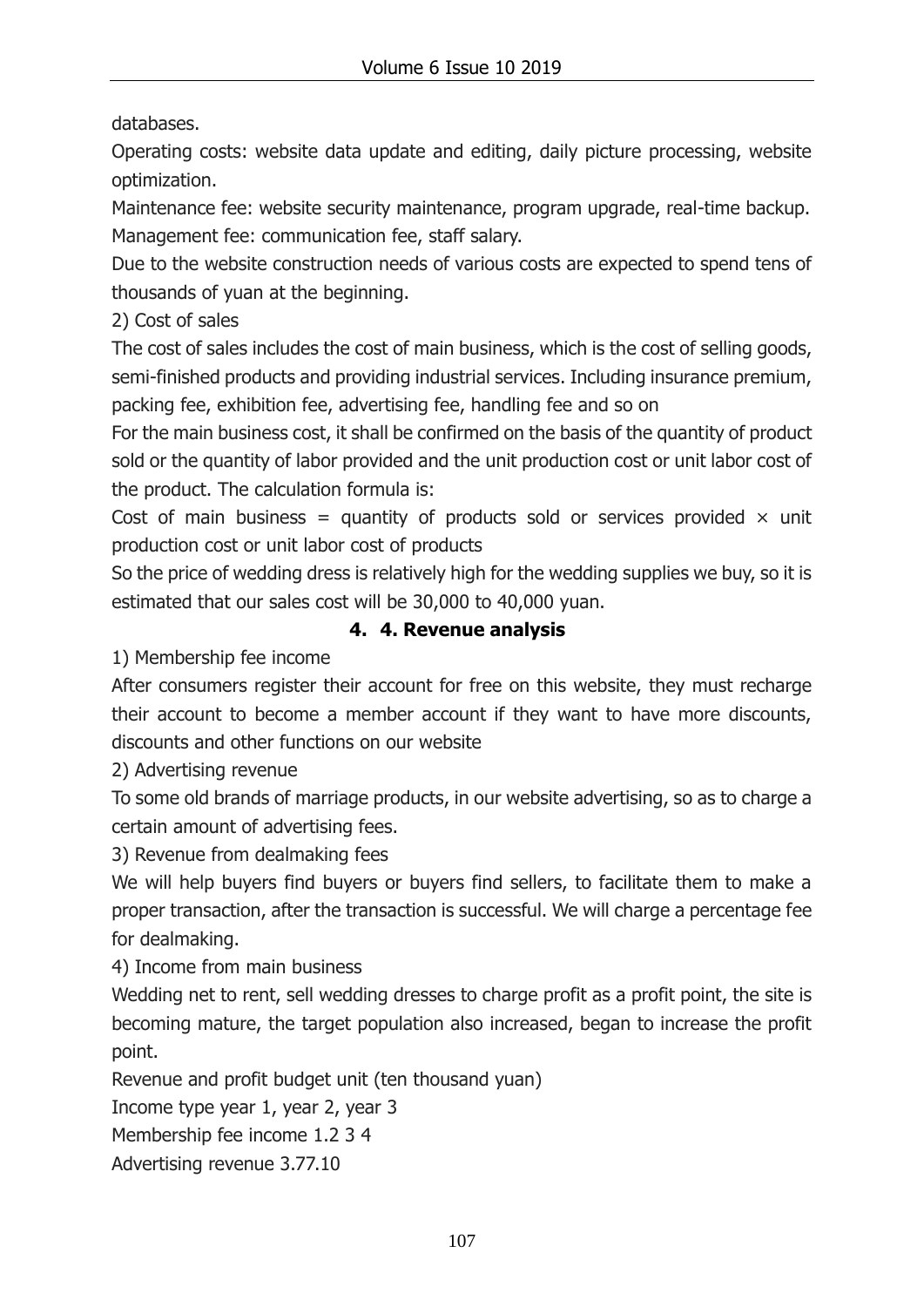Sales revenue and transaction matching fee 5.2 9.4 16

The total amount is 10.1

Profit 0.4.410.7

In the first year, the website took initial shape. Due to various unstable factors, the income was low, the expenditure was high, and the net profit was in a depressed state. In the second year, the website was established for a period of time. In the fierce competition of the Internet era, the website will gradually gain a firm foothold, and the profit amount of the website will gradually increase. However, the necessary costs of maintenance and promotion of the website are still inevitable, so the net profit value is not optimistic, but compared with 2012, there will be some changes.

In the third year, through a large amount of publicity and marketing, the wedding site has a certain popularity, the number of customers entering the site gradually increased. Advertising revenue has also increased, and in 2014, there was a move to charge customers rent for entering the website.

Through the above analysis, the operation of the website is the payback period of investment from the third year, the net profit will gradually increase, and the investment will start to recover.

## **5. Project risk and control**

Risk analysis is in the prophase of the project risk prediction, then the problem of system model is set up, to quantitative analysis of risk factors, and estimate the probability of occurrence of a risk and may lead to the loss of size, so as to find the key risk, discuss the strategies for its risk, to ensure the smooth implementation of the project.

Risk control is not an attempt to eliminate risk sources, but an effort to reduce or mitigate risk, which means to reduce the probability of risk occurrence or minimize the impact of risk on the project.

Wedding site from the following aspects of risk analysis, and discuss its solutions:

### **6. Market risk**

Marry dress website to break into the market, the primary risk is competitiveness. Today, with rapid social development and increasingly fierce competition, it is difficult to establish each project without high feasibility or innovation. Or once a firm foothold, there are similar sites and we strive to do the industry's favorite.

Solution: continue to launch the website features plate, preferential policies, to attract more customer base, expand the scale, in the industry stand out. At the same time, we should be familiar with relevant laws and regulations to avoid illegal operation in violation of national regulations, so as to ensure the policy operation of the website.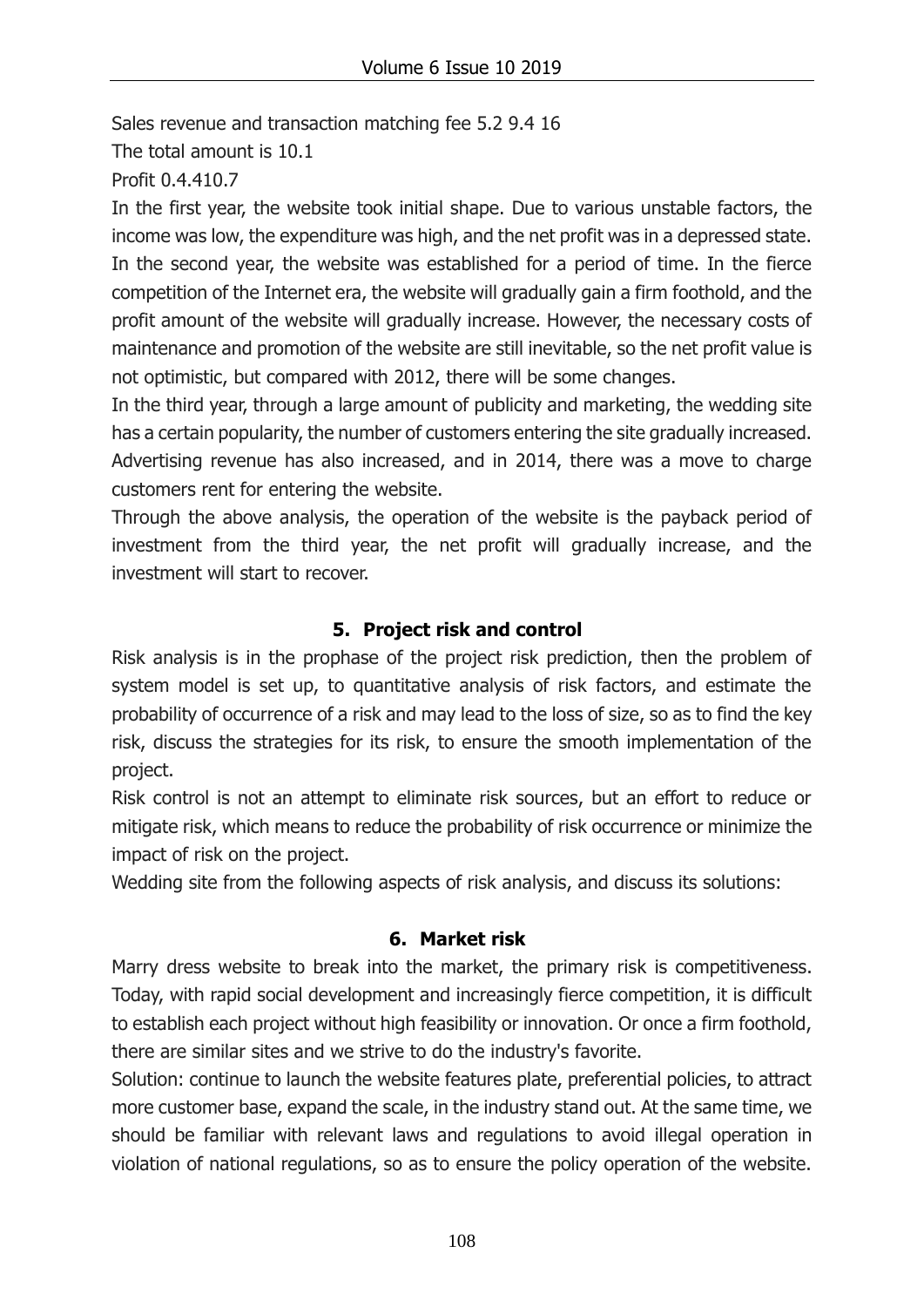Deeply understand the status of the industry, according to the needs of target groups to develop different policies to attract customer base. Improve the information channel, timely understand the market status, keep pace with The Times, timely update.

### **7. Business risks**

The lack of customer groups, is also the fatal factor of website operation, a website without the continuous support of customers, want to continue to operate, is a great difficulty.

Due to the early stage of website construction, the website has not come out completely, with low popularity, small influence, and unknown to customers. The limited number of customers entering the website will directly lead to the operation risk of the website.

Solution: strengthen the intensity of publicity, through different marketing means, the website publicity, expand the popularity of the website, attract more people in need to join.

Manage risk

At the beginning of the establishment of the website, people may give up this job because of low profit or low salary. The loss of manpower will lead to the increase of work tasks per capita of the website. Such a vicious circle will only increase the operation risk of the website.

Solution: actively looking for ways to raise money, in order to ease people's hearts and minds, in the early stage of website operation, continue smoothly, strive to operate the website, strive to expand the scale in a short time, make the website healthy operation.

## 7.1 Technical risk

Once the site becomes big, there will be malicious attacks by hackers that will crash the site, and if there are no solutions when the site encounters this situation, all our previous efforts will be ruined. In addition, in the maintenance of the website, there is also a lack of technical talent.

Solution: under the condition of healthy operation of the website, dig the technical talents of the website, be responsible for the maintenance and repair of the website, and avoid hacker attacks and other technical problems.

# 7.2 Investment risk

Investment this risk is every new development project will face the problem, no one can be sure that the rapidly changing market has any laws, we do not know whether the investment in this site is sure to be effective, the investment site after the recovery of the effectiveness of the length of time. Whether projects can adapt to changing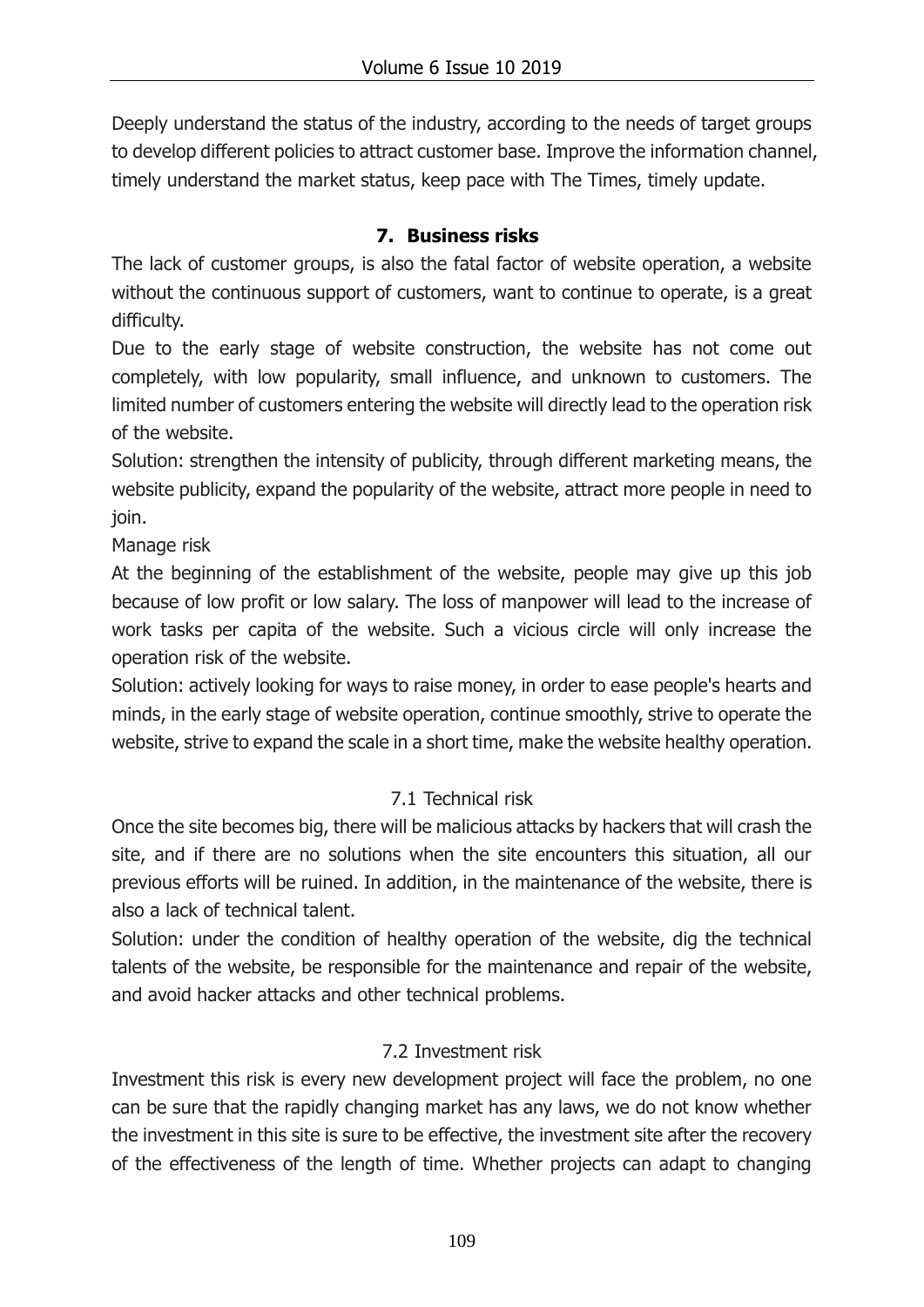markets.

Solution: make every investment decision to need the site members of the multi-discussion, do careful investment, at the same time can query information, consult professional investment risk experts for consultation, through the multi-faceted discussion to make a decision, the site will face the investment risk to the minimum.

## 7.3 Risk of legal loopholes

On the issue of consumer payment, the website will formulate relevant laws to ensure that the vendor payment in time, also make sure that the site earnings, but not professional, formulate laws there will be a lot of loopholes, some consumers will be through the legal loophole and default payment, and this kind of risk will cause panic to consumers, if not be countermeasures, in the website of the customer will be more to the less, site operations will also be hard to continue.

Solution: consult relevant legal literature, and consult professional lawyers to formulate together, to ensure the integrity of the relevant provisions, so that a small number of consumers can not take advantage of the loopholes in the legal provisions, but also to ensure the site's revenue protection.

# 7.4 Financing and financial risks

There are great difficulties in raising initial venture capital funds. Because the establishment of the website needs a lot of money, it is far from enough to rely on the start-up group's own money. We need to attract a large part of the risk investment, due to the fast changing of the market, it is difficult for us to keep investors in our company for long-term stable capital investment, and in the operating process of the website, because we want to continuously improve service quality, update the system equipment requires a lot of spending, there will be a shortage of funds, liquidity, capital liquidity problems. Even the most profitable companies may suffer from liquidity risk if they have poor cash management policies.

Solution: for the financing problem, the team needs to constantly look for different financing ways to ensure the uninterrupted funding. In addition, we should make our own profit mechanism to provide stable funds for the further development of the company. Secondly, we should improve the capital expenditure mechanism to reduce some unnecessary expenditures as far as possible. Finally, we should establish a capital early-warning mechanism to solve temporary capital turnover difficulties by applying for short-term bank loans and working capital loans when necessary.

## 7.5 Risk of unknown factors

A preliminary analysis of the site to face all aspects of risk, but entrepreneurship often